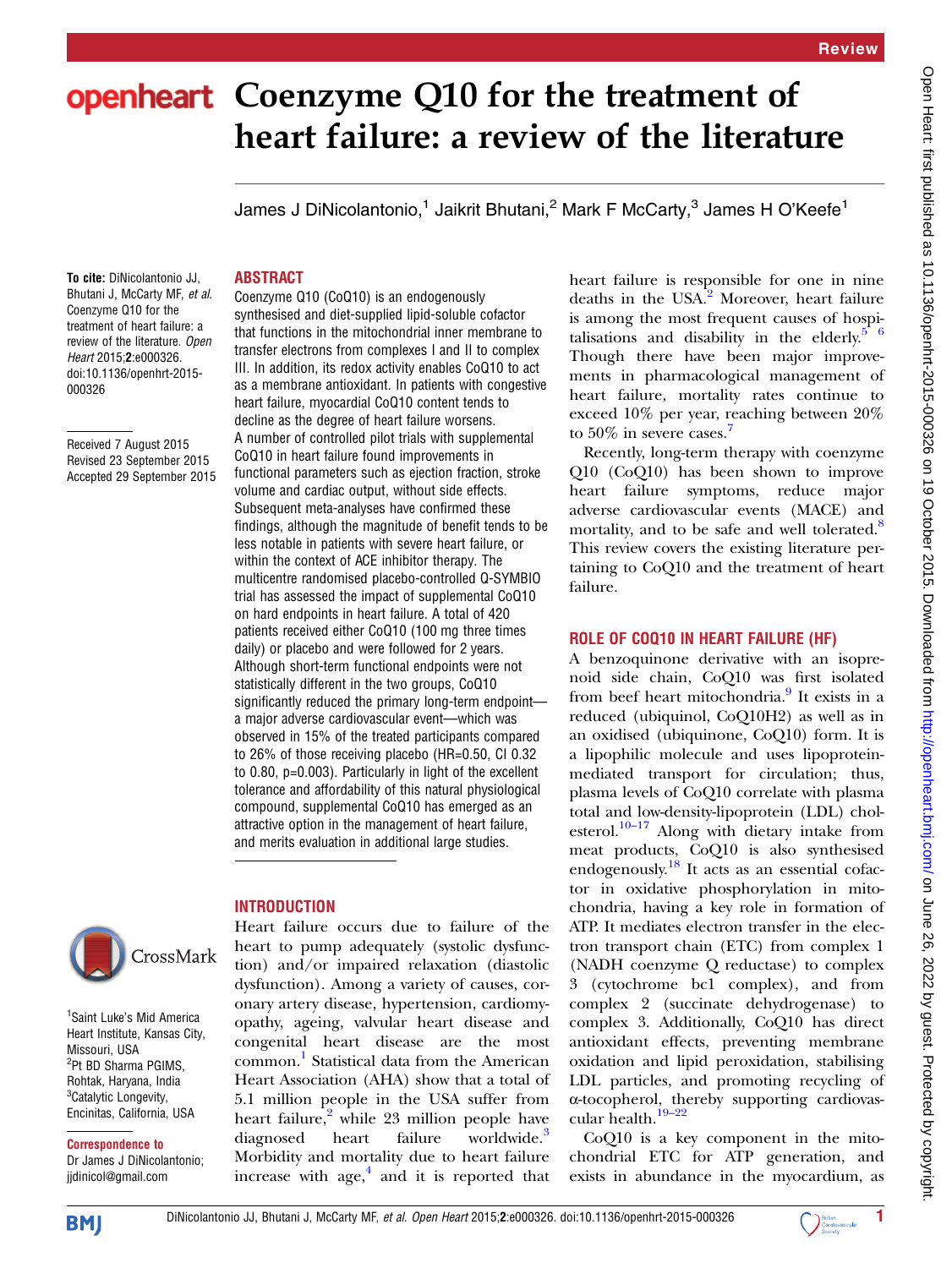compared to other tissues.<sup>[18](#page-3-0)</sup> Myocardial CoQ10 depletion has been postulated as a mechanism in development and progression of congestive heart failure (CHF). Folkers *et a*<sup>[23](#page-3-0)</sup> demonstrated that myocardial CoQ10 level was linked with symptomatic severity of CHF, with the lowest levels observed in patients of New York Heart Association (NYHA) class IV and the highest levels in patients in NYHA class I. Additionally, CoQ10, through its antioxidant effects, may reduce oxidative stress, which is known to adversely affect left ventricular ejection frac-tion and alter disease outcomes.<sup>[24](#page-3-0)</sup> Lastly,  $CoQ10$  may stabilise calcium-dependent channels in the myocardium, enhancing effective ATP synthesis.[25](#page-3-0)

Frequently, statins and β-blockers are used in patients of CHF for prevention of cardiovascular comorbidities. These drugs have been found to decrease CoQ10 levels by inhibiting the mevalonate pathway and myocardial enzymes, respectively.  $26-28$  In an observational study by Molyneux *et*  $a\lambda^{29}$  $a\lambda^{29}$  $a\lambda^{29}$  it was shown that CoQ10 is an independent predictor of survival, whether dichotomised at the receiver operating characteristic curve cut-point (HR 2.0; 95% CI 1.2 to 3.3) or the median (HR 1.6; 95% CI 1.0 to 2.6); these findings persisted after adjustment for serum cholesterol level. Additionally, myocardial coenzyme Q10 levels in patients with chronic HF were found to be 33% lower as opposed to levels in control patients. $30\,31$  The aforementioned evidence suggests that CoQ10 may be useful in patients with CHF by replenishing deficient levels, which may improve ATP synthesis and left ventricular function.

The reference range of reduced CoQ10 for children (younger than 18 years of age) is 320–1376 μg/L and for adults (aged 18 years or older) it is  $415-1480 \mu g/L$ . The reference values for total CoQ10 for children and adults are  $320-1558 \mu g/L$  and  $433-1532 \mu g/L$ , respectively. The normal percentage of reduced CoQ10 in children varies from 93% to100%, while in adults it falls between  $92\%$  and  $98\%$ .<sup>[32](#page-3-0)</sup>

#### FORMULATIONS OF COQ10

CoQ10, being water insoluble, is marketed in a variety of formulations that solubilise CoQ10 and facilitate its absorption. The commonly available preparations are in the forms of powder, tablets, softgel oil suspension capsules and two-piece capsules. These preparations are marketed as crystalline CoQ10 powder, oil emulsions, solubilisates and nanoparticulate CoQ10. The inactive base compounds used in these formulations are selected from Food and Drug Administration (FDA)-recognised safe ingredients.<sup>33</sup>

CoQ10 bioavailability varies with the delivery method. Comparisons between the various studies assessing CoQ10 bioavailability are limited by the use of different doses, dosage timings in relation to meals and time of sample collection. Weis *et*  $a\tilde{t}^4$  reported significant differences between different formulations, the highest bioavailability being shown for soybean oil suspension of CoO10 (Bioquinon).<sup>[35](#page-3-0)</sup> Miles *et al* concluded that, among the solubilised products, the reduced form (Q-Nol or ubiquinol) had more bioavailability as opposed to other fully-solubilised control formulations, and non-solubilised CoQ10 powder was found to have minimal absorption after a  $180$  mg dose.<sup>[36](#page-3-0)–39</sup> In another comparative study of 10 commercially available preparations of CoQ10, the median change in bioavailability obtained with the best brand, Q-Gel, was superior to the other brands, ranging between  $182\%$  and  $421\%$ .<sup>37</sup> <sup>40</sup> Recently, the new water-soluble formulation (PureSorb-Q40) was found to have better uptake than oil-emulsion formulations.  $41$  42

Comparisons between colloidal-Q10 and three preparations of CoQ10 (two solubilisates and oil based formulation) showed that the former had better bioavailability, as its mechanism of action was similar to the innate mixed micellar transport system.<sup>43</sup> <sup>44</sup> No significant differences have been described among healthy adults for four different oral CoQ10 formulations of a single  $600 \text{ mg dose}$ .<sup>[45](#page-3-0)</sup> In summary, the bioavailability of CoQ10 reflects the type and amount of oil in a given preparation, and the delivery method. The increasing order of bioavailability is as follows: powder, oil-emulsioned (eg, Bioquinon), solubilised (eg, Q-Nol) and nanoparticulated (eg, PureSorb-Q40).

#### TRIAL DATA OF COQ10 THERAPY IN HF

There have been numerous observational reports in the last few decades reporting the usefulness of CoQ10 in improving HF symptoms, including ejection fraction, left ventricular size and quality of life. However, these studies had several design shortcomings, which have pre-vented their translation into clinical practice.<sup>46–[53](#page-3-0)</sup>

Several clinical trials report comparisons of CoQ10 efficacy versus placebo. While some report no advantage over placebo, others conclude that CoQ10 supplementation improves systolic function and reduces ventricular size. $54-66$  $54-66$  Thus, due to small sample sizes and concomitant large effect sizes in these trials, it may be difficult to make certain statements regarding advantages and disadvantages of CoQ10 therapy. Also, it is difficult to assess the benefits of CoQ10 with respect to severity and aetiology of HF, and to segregate responders versus nonresponders. Subsequently, to overcome these limitations, the trial data were pooled using meta-analysis to better understand the benefits of CoQ10 therapy.

Initial meta-analysis by Soja and Mortensen<sup>[67](#page-4-0)</sup> reported that, compared to HF patients in the placebo group, patients treated with CoQ10 achieved a better ejection fraction, stroke volume, cardiac output, cardiac index and end diastolic volume index  $(92\% \text{ (p<0.0001)}, 76\%)$ (p<0.005), 73% (p<0.05), 87% (p<0.0001) and 88% (p<0.0001), respectively). In another analysis by Sander et al, with CoQ10 doses ranging from  $60-200$  mg/day, it was shown that there was a 3.7% net improvement in ejection fraction (1.59 to 5.77; p<0.00001). Cardiac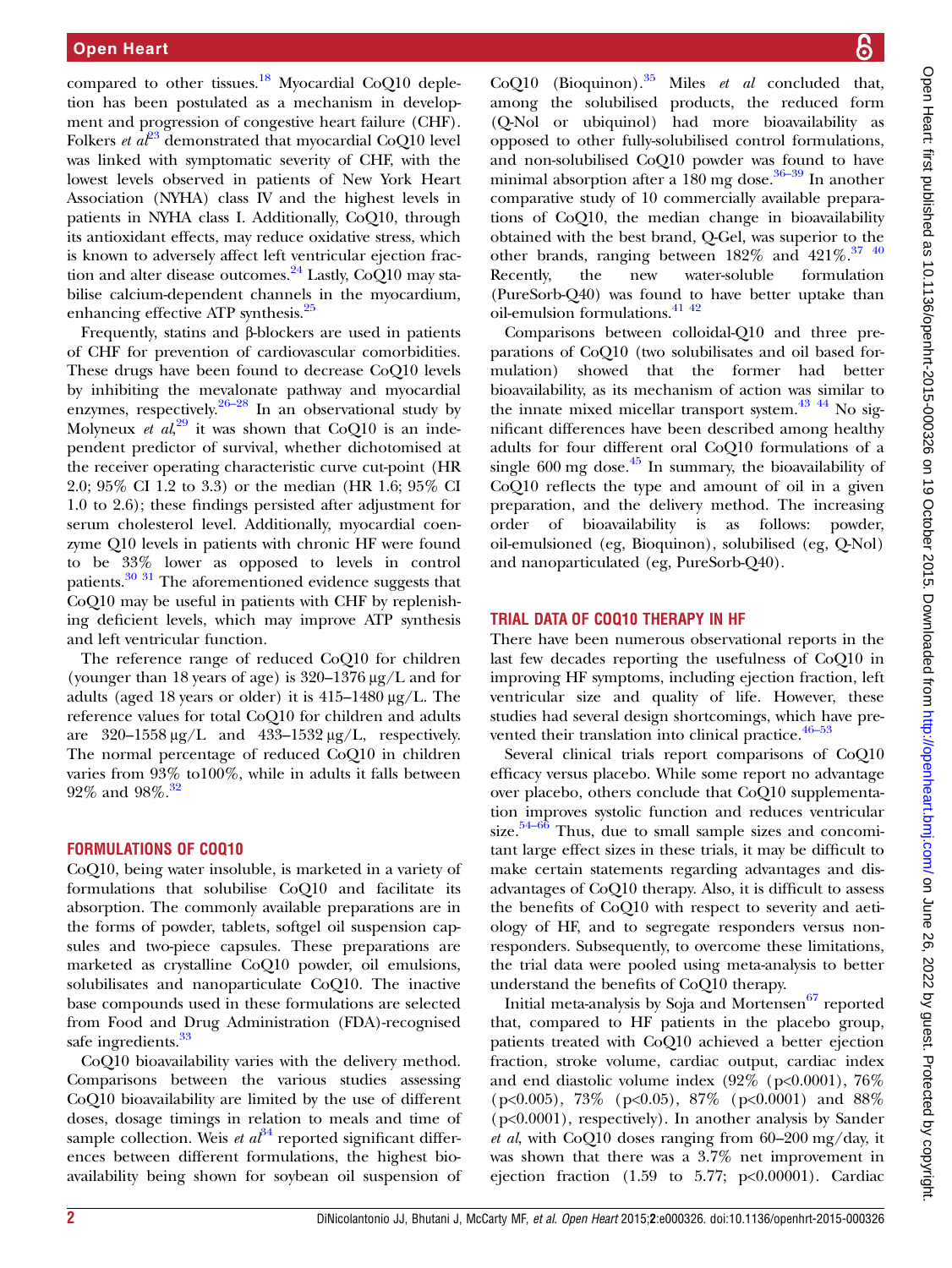output improved by an average of 0.28 L/min (0.03 to 0.53; p=0.96). Also, an increasing trend was demonstrated in stroke volume and stroke index, which increased by an average of  $5.68 \text{ mL/m}^2$  (1.02 to 10.34; p=0.28). Further subgroup analysis revealed that ejection fraction improved by 6.74% (CI 2.63% to 10.86%) without angiotensin converting enzyme inhibitor (ACEi) therapy as compared to a mere 1.16% change (CI −0.39% to  $2.71\%$ ) with use of ACEI.<sup>[68](#page-4-0)</sup> Another subgroup analysis showed that ejection fraction improved by 3.69% (CI 2.30% to 5.07%) when patients with severe HF (NYHA IV) were excluded, as compared to 2.17% (CI 0.28% to 4.05%) improvement in the absence of such exclusion,  $68$ suggesting that initiating CoQ10 therapy early could help salvage cardiac myocyte function.

Fotino et al reported similar results in a meta-analysis; CoQ10 supplementation resulted in a pooled mean net increase in ejection fraction of 3.67% (95% CI 1.60% to 5.74%, p<0.001). A post hoc subgroup analysis showed change in ejection fraction was significant for participants with a baseline  $\geq 30\%$  (net change: 4.82; 95% CI 3.01 to 6.59), but was not significant for participants with a baseline <30% (net change: 0.40; 95% CI −0.91 to 1.70), further suggesting the benefits of early  $CoQ10$  therapy.<sup>69</sup>

These meta-analyses hence suggest that supplemental CoQ10 can confer functional benefits in heart failure, but that these benefits tend to be greater in the absence of concurrent ACEI therapy and in patients with less severe dysfunction. These limitations may explain the failure of some modest-sized studies to confirm benefit for CoQ10.

Another possible benefit of CoQ10 supplementation may be its ability to improve exercise capacity in those treated with statins.<sup>[70](#page-4-0)</sup> As exercise capacity is a strong predictor of prognosis, this might be another advantage of  $CoQ10$  supplementation.<sup>[71](#page-4-0)</sup>

Despite favourable effects on surrogate endpoints with CoQ10 supplementation, the impact of CoQ10 on hard endpoints in HF, such as mortality, has long remained unclear. Fortunately, more clarity in this respect was provided with the recently released results from the Q-SYMBIO trial, a prospective, randomised, doubleblind, placebo-controlled, multicentre trial of CoQ10 as adjunctive treatment of chronic HF, focusing on changes in symptoms, biomarker status and long-term outcomes. This trial included 420 patients with moderate to severe CHF, who were randomly assigned to receive, for a 2-year period, CoQ10 100 mg three times daily (n=202) or placebo (n=218), as an adjunct to standard therapy. No significant differences were observed for secondary end points (NYHA functional class, visual analogue scale score for dyspnoea, fatigue and improvement in symptoms, N-terminal pro-brain natriuretic polypeptide (NT-proBNP) and 6 min walk test) between two groups at 16 weeks. However, on analysing long-term primary end points with an intention to treat analysis at week 106, there was a significant reduction in MACE in the CoQ10 group (15%, n=30 vs 26%, n=57; corresponding

to relative reduction of  $43\%$  with p=0.005; with HR 0.50; 95% CI 0.32 to 0.80; p=0.003 calculated from a Cox regression analysis stratified by centre). Additionally, the secondary endpoints at week 106 were better in the CoQ10 group—NYHA class improvement by 1 grade (58%, n=86 vs 45%, n=68; p=0.028) and serum NT-proBNP reduction (60%, 1137 pg/mL vs 52%, 881 pg/mL; p $>0.05$ ). The patients in the CoQ10 group had significantly fewer cardiovascular deaths (9%, n=18 vs 16%, n=34; corresponding to 43% relative reduction with p=0.039; with HR 0.51; 95% CI 0.28 to 0.92; p=0.026 calculated from a Cox regression analysis stratified by centre) and hospital stays for heart failure (8%, n=17 vs 14%, n=31, HR 0.51; 95% CI 0.27 to 0.95;  $p=0.033$ ). Also, in the CoQ10 group there were significantly fewer all-cause deaths reported (10%, n=21 vs 18%, n=39; corresponding to 42% relative reduction with p=0.036; with HR 0.51; 95% CI 0.30 to 0.89; p=0.018 calculated from a Cox regression analysis stratified by centre). Additionally, the number of adverse events tended to be less in the CoQ10 group (13%, n=26 vs  $19\%$ , n=41; p=0.110).<sup>[8](#page-3-0)</sup>

In summary, the long-term supplementation of CoQ10 in patients of HF seems safe, appears to produce symptomatic improvements, and, more importantly, has been found to significantly reduce MACEs and mortality. Larger randomised studies will be needed to confirm the results of the Q-SYMBIO trial in patients with HF.

#### **CONCLUSION**

The relationship of CoQ10 status to congestive heart failure has been studied in patients for decades. Early studies reported that myocardial levels of CoQ10 tended to decline with increasing severity of heart failure. Such a decline might be exacerbated by concurrent treatment with statins and β-blockers, which can suppress endogenous CoQ10 synthesis. Pilot supplementation trials with CoQ10 in HF patients reported improvements in functional parameters such as ejection fraction, stroke volume and cardiac output, with minimal side effects. These findings were reinforced by subsequent meta-analyses, which further concluded that benefits tended to be greater in earlier stage HF and in patients not treated with ACEIs. Moreover, it was found that in-hospital plasma CoQ10 in HF patients correlated inversely with subsequent mortality. Most definitively, the very recent Q-SYMBIO trial, a multicentre randomised placebo-controlled trial, has demonstrated the beneficial impact of supplemental CoQ10 on hard end points in HF. Thus, in aggregate, evidence suggests that supplemental CoQ10 may be a useful option for effective management of heart failure, with the advantage of excellent clinical tolerance—reflecting its status as an essential physiological cofactor.

Competing interests JJD works for a company that sells CoQ10 but he does not directly profit from their sales. MFM is owner and science director of a nutraceutical company, of which one product is a CoQ10 supplement. JHO is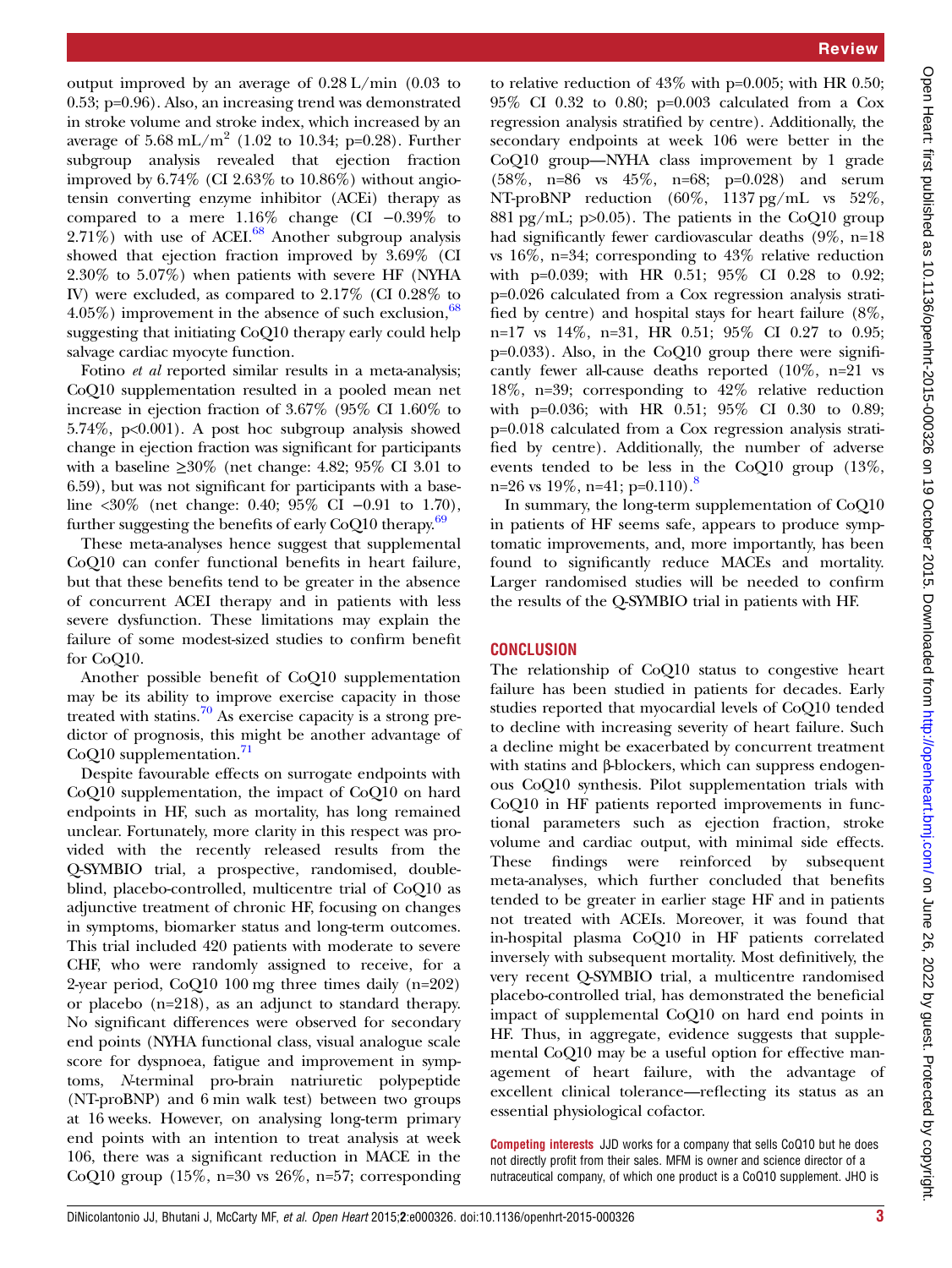<span id="page-3-0"></span>part owner and founder of CardioTabs, a nutraceutical company that markets a CoQ10 supplement as one of its products.

Provenance and peer review Not commissioned; externally peer reviewed.

Data sharing statement No additional data are available.

**Open Access** This is an Open Access article distributed in accordance with the Creative Commons Attribution Non Commercial (CC BY-NC 4.0) license, which permits others to distribute, remix, adapt, build upon this work noncommercially, and license their derivative works on different terms, provided the original work is properly cited and the use is non-commercial. See: [http://](http://creativecommons.org/licenses/by-nc/4.0/) [creativecommons.org/licenses/by-nc/4.0/](http://creativecommons.org/licenses/by-nc/4.0/)

# **REFERENCES**

- 1. Mann DL, Chakinala M. Chapter 234. Heart failure and Cor Pulmonale. In: Longo DL, Fauci AS, Kasper DL, et al., eds. Harrison's principles of internal medicine. 18th edn. New York, NY: The McGraw-Hill Companies, 2012.
- 2. Go AS, Mozaffarian D, Roger VL, et al. Heart disease and stroke statistics—2014 update: a report from the American Heart Association. [Circulation](http://dx.doi.org/10.1161/01.cir.0000441139.02102.80) 2014;129:e28-292.
- 3. McMurray JJ, Petrie MC, Murdoch DR, et al. Clinical epidemiology of heart failure: public and private health burden. Eur Heart J 1998;19 (Suppl P):P9–16.
- 4. Rodríguez-Artalejo F, Banegas Banegas JR, Guallar-Castillón P. Epidemiology of heart failure. Revista Española de Cardiología (English Version) 2004;57:163–70.
- 5. Deedwania PC, Carbajal EV. Chapter 18. Congestive heart failure. In: Crawford MH, ed. CURRENT diagnosis & treatment: cardiology. 3rd edn. New York, NY: The McGraw-Hill Companies, 2009.
- 6. Massie BM, Shah NB. Evolving trends in the epidemiologic factors of heart failure: rationale for preventive strategies and comprehensive disease management. [Am Heart J](http://dx.doi.org/10.1016/S0002-8703(97)70173-X) 1997;133:703–12.
- 7. Ho KK, Pinsky JL, Kannel WB, et al. The epidemiology of heart failure: the Framingham Study. J Am Coll Cardiol 1993;22(4 Suppl A):6a-13a.
- 8. Mortensen SA, Rosenfeldt F, Kumar A, et al. The effect of coenzyme Q10 on morbidity and mortality in chronic heart failure: results from Q-SYMBIO: a randomized double-blind trial. [JACC Heart Fail](http://dx.doi.org/10.1016/j.jchf.2014.06.008) 2014;2:641–9.
- Crane FL, Hatefi Y, Lester RL, et al. Isolation of a quinone from beef heart mitochondria. [Biochim Biophys Acta](http://dx.doi.org/10.1016/0006-3002(57)90457-2) 1957;25:220-1.
- 10. Edlund PO. Determination of coenzyme Q10, α-tocopherol and cholesterol in biological samples by coupled-column liquid chromatography with coulometric and ultraviolet detection. [J Chromatogr](http://dx.doi.org/10.1016/0378-4347(88)80009-4) 1988;425:87–97.
- 11. Menke T, Niklowitz P, de Sousa G, et al. Comparison of coenzyme Q10 plasma levels in obese and normal weight children. [Clin Chim](http://dx.doi.org/10.1016/j.cccn.2004.06.015) <mark>4*cta* 2004;349:121–7</mark>.
- 12. Wolters M, Hahn A. Plasma ubiquinone status and response to six-month supplementation combined with multivitamins in healthy elderly women—results of a randomized, double-blind, placebo-controlled study. [Int J Vitam Nutr Res](http://dx.doi.org/10.1024/0300-9831.73.3.207) 2003;73:207-14.
- 13. Tomasetti M, Littarru GP, Stocker R, et al. Coenzyme Q10 enrichment decreases oxidative DNA damage in human lymphocytes. [Free Radic Biol Med](http://dx.doi.org/10.1016/S0891-5849(99)00132-X) 1999;27:1027–32.
- 14. Lagendijk J, Ubbink JB, Vermaak WJ. Measurement of the ratio between the reduced and oxidized forms of coenzyme Q10 in human plasma as a possible marker of oxidative stress. J Lipid Res 1996;37:67–75.
- 15. Kaikkonen J, Nyyssönen K, Tuomainen TP, et al. Determinants of plasma coenzyme Q10 in humans. [FEBS Lett](http://dx.doi.org/10.1016/S0014-5793(98)01712-8) 1999;443:163-6.
- 16. Kontush A, Reich A, Baum K, et al. Plasma ubiquinol-10 is decreased in patients with hyperlipidaemia. [Atherosclerosis](http://dx.doi.org/10.1016/S0021-9150(96)06021-2) 1997;129:119–26.
- 17. Molyneux SL, Florkowski CM, Lever M, et al. Biological variation of coenzyme Q10. [Clin Chem](http://dx.doi.org/10.1373/clinchem.2004.043653) 2005;51:455-7.
- 18. Weber C, Bysted A, Hllmer G. The coenzyme Q10 content of the average Danish diet. Int J Vitam Nutr Res 1997;67:123–9.
- 19. Sohal RS. Coenzyme Q and vitamin E interactions. [Methods](http://dx.doi.org/10.1016/S0076-6879(04)78010-6) [Enzymol](http://dx.doi.org/10.1016/S0076-6879(04)78010-6) 2004;378:146–51.
- 20. Mohr D, Bowry VW, Stocker R. Dietary supplementation with coenzyme Q10 results in increased levels of ubiquinol-10 within circulating lipoproteins and increased resistance of human low-density lipoprotein to the initiation of lipid peroxidation. [Biochim](http://dx.doi.org/10.1016/0005-2760(92)90237-P) [Biophys Acta](http://dx.doi.org/10.1016/0005-2760(92)90237-P) 1992;1126:247–54.
- 21. Stocker R, Bowry VW, Frei B. Ubiquinol-10 protects human low density lipoprotein more efficiently against lipid peroxidation than does alpha-tocopherol. [Proc Natl Acad Sci USA](http://dx.doi.org/10.1073/pnas.88.5.1646) 1991;88:1646–50.
- 22. Mellors A, Tappel AL. The inhibition of mitochondrial peroxidation by ubiquinone and ubiquinol. J Biol Chem 1966;241:4353-6.
- 23. Folkers K, Vadhanavikit S, Mortensen SA. Biochemical rationale and myocardial tissue data on the effective therapy of cardiomyopathy with coenzyme Q10. [Proc Natl Acad Sci USA](http://dx.doi.org/10.1073/pnas.82.3.901) 1985;82:901-4.
- 24. Belch JJ, Bridges AB, Scott N, et al. Oxygen free radicals and congestive heart failure. [Br Heart J](http://dx.doi.org/10.1136/hrt.65.5.245) 1991;65:245-8.
- 25. Tsutsui T, Tsutamoto T, Wada A, et al. Plasma oxidized low-density lipoprotein as a prognostic predictor in patients with chronic congestive heart failure. [J Am Coll Cardiol](http://dx.doi.org/10.1016/S0735-1097(02)01721-7) 2002;39:957–62.
- 26. Folkers K, Langsjoen P, Willis R, et al. Lovastatin decreases coenzyme Q levels in humans. [Proc Natl Acad Sci USA](http://dx.doi.org/10.1073/pnas.87.22.8931) 1990;87:8931–4.
- 27. Berthold HK, Naini A, Di Mauro S, et al. Effect of ezetimibe and/or simvastatin on coenzyme Q10 levels in plasma: a randomised trial. [Drug Saf](http://dx.doi.org/10.2165/00002018-200629080-00007) 2006;29:703-12.
- 28. Kishi T, Watanabe T, Folkers K. Bioenergetics in clinical medicine XV. Inhibition of coenzyme Q10-enzymes by clinically used adrenergic blockers of beta-receptors. Res Commun Chem Pathol Pharmacol 1977;17:157–64.
- 29. Molyneux SL, Florkowski CM, George PM, et al. Coenzyme Q10: an independent predictor of mortality in chronic heart failure. [J Am Coll](http://dx.doi.org/10.1016/j.jacc.2008.07.044) [Cardiol](http://dx.doi.org/10.1016/j.jacc.2008.07.044) 2008;52:1435–41.
- 30. Mortensen SA, Vadhanavikit S, Muratsu K, et al. Coenzyme Q10: clinical benefits with biochemical correlates suggesting a scientific breakthrough in the management of chronic heart failure. Int J Tissue React 1990;12:155–62.
- 31. Mortensen SA. Perspectives on therapy of cardiovascular diseases with coenzyme Q10 (ubiquinone). Clin Investig 1993;71(8 Suppl): S116–23.
- 32. Miles MV, Horn PS, Tang PH, et al. Age-related changes in plasma coenzyme Q10 concentrations and redox state in apparently healthy children and adults. [Clin Chim Acta](http://dx.doi.org/10.1016/j.cccn.2004.04.003) 2004;347:139-44.
- 33. Villalba JM, Parrado C, Santos-Gonzalez M, et al. Therapeutic use of coenzyme Q10 and coenzyme Q10-related compounds and formulations. [Expert Opin Investig Drugs](http://dx.doi.org/10.1517/13543781003727495) 2010;19:535-54.
- 34. Weis M, Mortensen S, Rassing M, et al. Bioavailability of four oral coenzyme Q 10 formulations in healthy volunteers. [Mol Aspects](http://dx.doi.org/10.1016/0098-2997(94)90038-8) [Med](http://dx.doi.org/10.1016/0098-2997(94)90038-8) 1994;15:s273–s80.
- 35. Feher J, Sears G. Ubiguinone-containing composition suitable for promoting enhanced intramitochondrial transportation of ubiquinones and methods of using same. Google patents, 2001.
- 36. Peters SE, Woods DH. Stable aqueous dispersion of nutrients. Google patents, 2002.
- 37. Chopra RK. Reduced form of Cenzyme Q in high bioavailability stable oral dosage form. Google patents, 2004.
- 38. Goldman R. Method for enhancing dissolution properties of relatively insoluble dietary supplements and product incorporating same. Google patents, 2000.
- 39. Miles MV, Horn P, Miles L, et al. Bioequivalence of coenzyme Q 10 from over-the-counter supplements. [Nutr Res](http://dx.doi.org/10.1016/S0271-5317(02)00402-5) 2002;22:919–29.
- 40. Molyneux S, Florkowski C, Lever M, et al. The bioavailability of coenzyme Q10 supplements available in New Zealand differs markedly. N Z Med J 2004;117:U1108.
- 41. Ikemoto H, Minemura T. Coenzyme q10-containing water-soluble compositions. Google Patents 2007.
- 42. Nukui K, Yamagishi T, Miyawaki H, et al. Comparison of uptake between PureSorb-Q40 and regular hydrophobic coenzyme Q10 in rats and humans after single oral intake. [J Nutr Sci Vitaminol](http://dx.doi.org/10.3177/jnsv.53.187) [\(Tokyo\)](http://dx.doi.org/10.3177/jnsv.53.187) 2007;53:187–90.
- 43. Vesifact A. Coenzyme Q10 containing microemulsion preconcentrates and microemulsions. Google patents, 2004.
- 44. Liu Z-X, Artmann C. Relative bioavailability comparison of different coenzyme Q10 formulations with a novel delivery system. Altern Ther Health Med 2008;15:42–6.
- 45. Constantinescu R, McDermott MP, Dicenzo R, et al. A randomized study of the bioavailability of different formulations of coenzyme Q10 (ubiquinone). [J Clin Pharmacol](http://dx.doi.org/10.1177/0091270007307571) 2007;47:1580–6.
- 46. Lampertico M, Comis S. Italian multicenter study on the efficacy and safety of coenzyme Q10 as adjuvant therapy in heart failure. Clin Investig 1993;71:S129–33.
- 47. Soongswang J, Sangtawesin C, Durongpisitkul K, et al. The effect of coenzyme Q10 on idiopathic chronic dilated cardiomyopathy in children. [Pediatr Cardiol](http://dx.doi.org/10.1007/s00246-004-0742-1) 2005;26:361-6.
- 48. Langsjoen PH, Langsjoen A, Willis R, et al. Treatment of hypertrophic cardiomyopathy with coenzyme Q 10. [Mol Aspects](http://dx.doi.org/10.1016/S0098-2997(97)00006-X) [Med](http://dx.doi.org/10.1016/S0098-2997(97)00006-X) 1997;18:145–51.
- 49. Langsjoen PH, Langsjoen PH, Folkers K. Long-term efficacy and safety of coenzyme Q10 therapy for idiopathic dilated cardiomyopathy. [Am J Cardiol](http://dx.doi.org/10.1016/0002-9149(90)90824-K) 1990;65:521-3.
- 50. Langsjoen P, Folkers K, Lyson K, et al. Effective and safe therapy with coenzyme Q10 for cardiomyopathy. [Klin Wochenschr](http://dx.doi.org/10.1007/BF01720833) 1988;66:583-90.